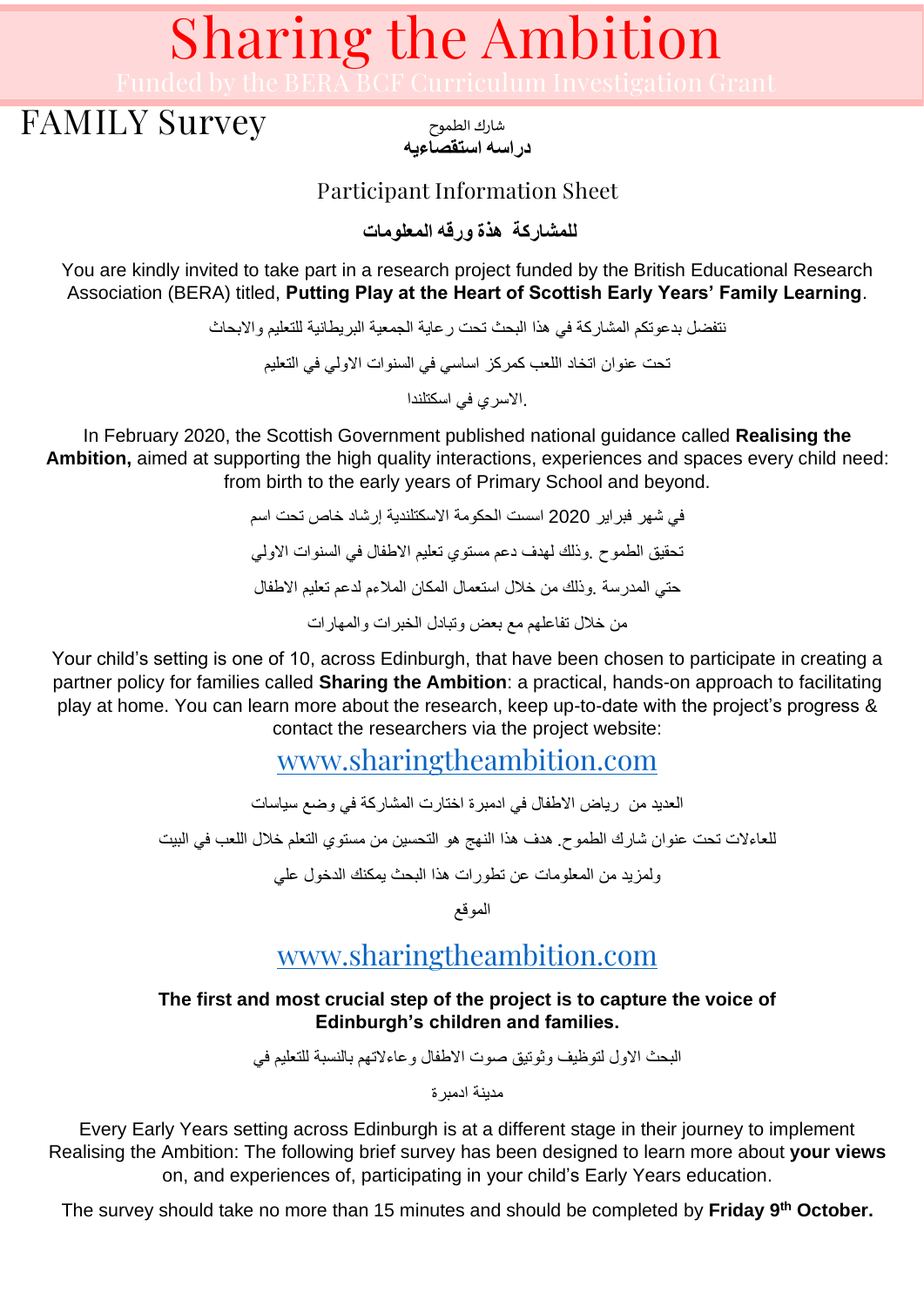### FAMILY Survey

الروضات والمدارس االبتداءية في مدينة ادمبرة في مراحل مختلفة لتطبيق **نهج تحقيق الطموح**  الدراسة االستقصاءية تتمركز حول التعليم من خالل أراءكم ومشاركة خبراتكم في السنوات االولي لتعليم االطفال

الدراسة أو البحث تطلب فقط 15دقيقة من وقتكم لتكملة

Meet the Sharing the Ambition Team:



Charlotte Bowes Lead Researcher P1 Teacher



Jemma Jeffrey P1 Teacher



Lisa McLaughlin Principal Teacher



Anita Le Tissier Principal Teacher



Kathryn Collier Depute Headteacher



Mhairi Ritchie Development Officer



Anna MacPherson Senior Early Years Officer



Laura Taylor P1 Teacher



Gillian Christie P1 Teacher



Lisa Macleod P1 Teacher

Rowan Hagdorn Early Years Practitioner

**Covid-19 Restrictions:** Whilst this survey, the research project and resulting resource will discuss engaging families in their child's Early Years education, any strategies that involve a face-to-face component will be reviewed on an individual setting basis and in line with City of Edinburgh Council and national Covid-19 guidance. نظرا للقيود التي فرضها فيروس كرونا .فإن نتاءج المواد المستعملة في هذة

الدراسة ستناقش كيفية مشاركة االسرة في التعليم من السنوات االولي الطفالهم .وستناقش االستراتيجات المقترحة من بلدية ادمبرة بشأن هذا

الفير وس

Please note that, throughout the survey, the term:

- **Early Years Setting** is used to refer to all Edinburgh based Nursery 2, Nursery and Primary 1 provisions: schools, nurseries and early learning and childcare centres.
- **Staff** is used to refer to all practitioners that work within Early Years settings.

من خلال الدراسة يجب ملاحظة التالي روضات التعليم االولي لي فإت عمر صف روضة عمر2 سنوات صف روضة عمر 5-3سنوات المدارس والمراكز االولي لتعليم االطفال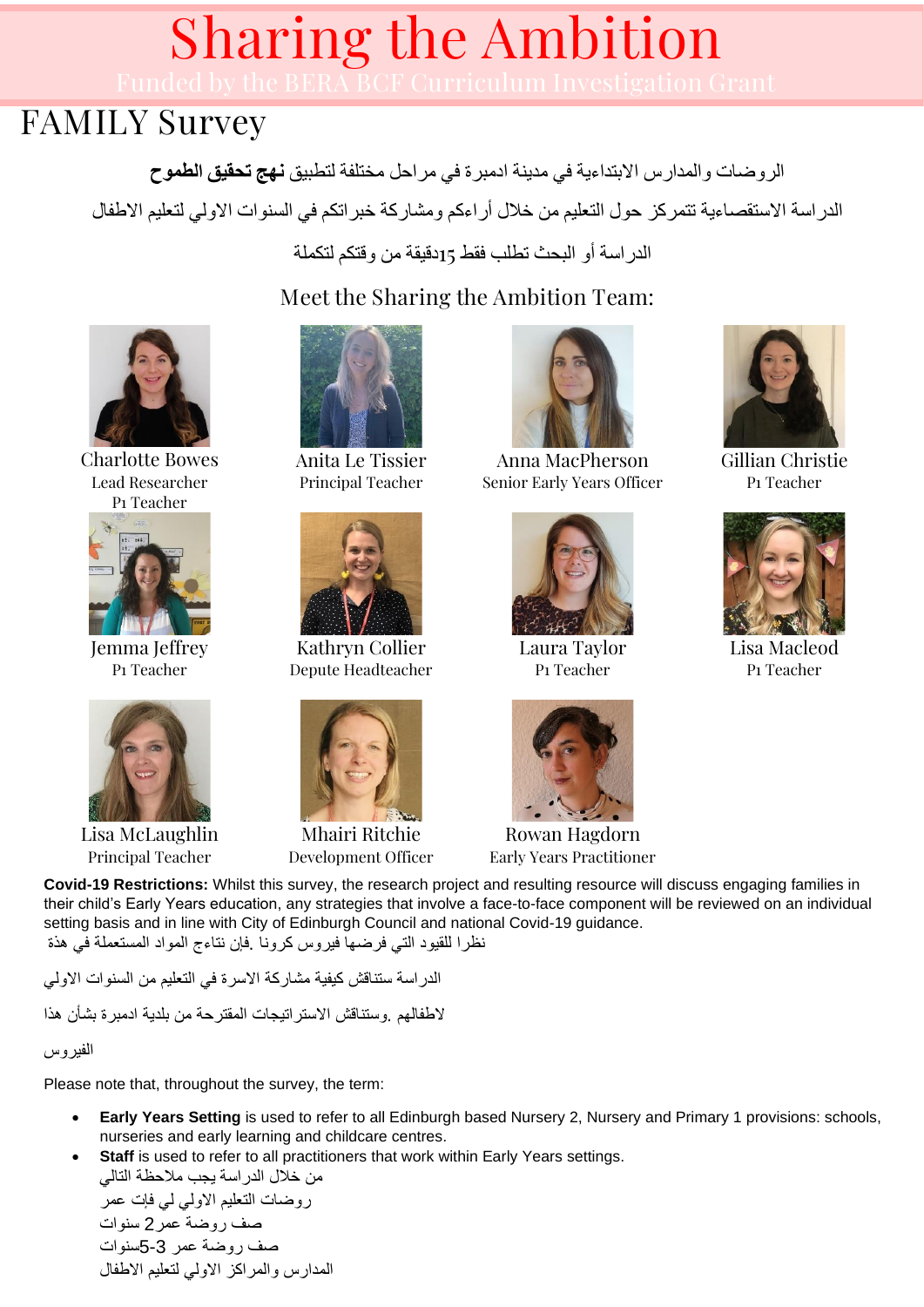## FAMILY Survey

Section A

Q1. a.) What Early Years setting is your child[ren] currently enrolled in?

ما هي نوعية مركز دراسة طفلك ?هل هي روضة عمر 2 سنوات .a1.

روضة عمر 5-3 سنوات

#### االبتدإي االول الصف **PLEASE SELECT All THAT APPLY**

| <b>Nursery 2s</b> |  |
|-------------------|--|
| <b>Nursery</b>    |  |
| <b>Primary 1</b>  |  |

b.) Do you work/ have you ever worked in Education or Childcare?

?هل تشتغل أو أشتغلت في مجال التعليم

#### االطفال ورعاية **PLEASE SELECT ONLY 1 ANSWER**

| <b>Yes</b> |  |
|------------|--|
| <b>No</b>  |  |
| Don't Know |  |

c.) If answered yes to question b, please select the option that best represents your employment within لو اجبت بنعم في السؤال ب من فضلك اختر واحد من الخيرات التالية .Childcare or Education

يوضح طريقة شغلك في التعليم

#### **PLEASE SELECT All THAT APPLY**

| <b>Management</b>       |  |
|-------------------------|--|
| Teacher                 |  |
| <b>Support</b>          |  |
| Other (please specify): |  |
|                         |  |
|                         |  |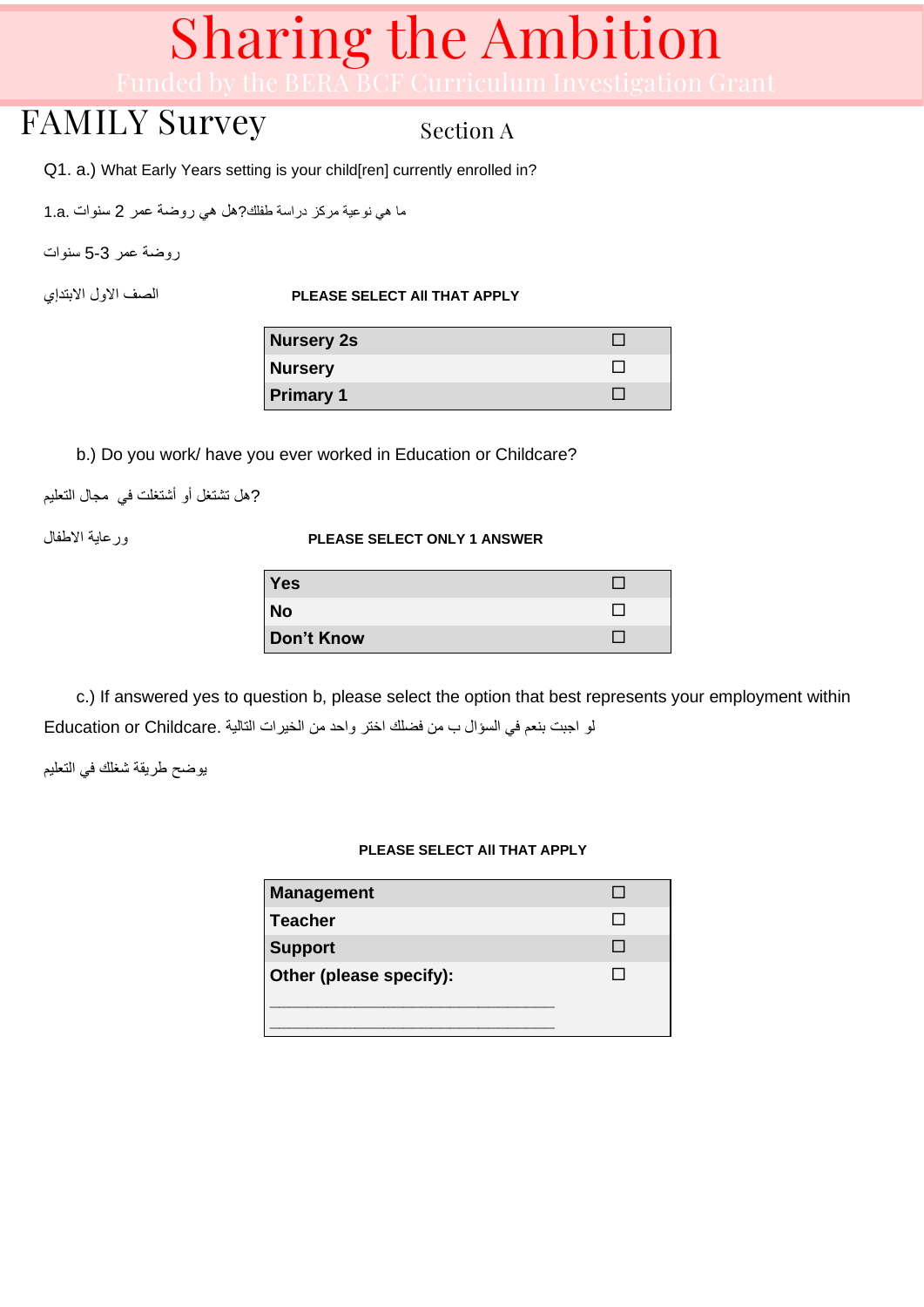## FAMILY Survey

### Section B

Q1. In your opinion, what do you hope your child will achieve through their Early Years education?

من وجة نظرك , ماذا تأمل من طفلك أن يحققة في خالل

السنوات الدراسية االولي

#### **PLEASE WRITE YOUR ANSWER BELOW**

Q2. Which of these statements best describes your view on the aims of Early Years education?

ما هي افضل جملة من هذة الجمل توضح راءك في أهداف السنوات االولي من

االساسي التعليم **PLEASE RANK THE OPTIONS FROM 1 (MOST IMPORTANT) TO 3 (LEAST IMPORTANT)** 

| Early Education is designed to teach my child                 |              |
|---------------------------------------------------------------|--------------|
| Attitudes e.g. respect, confidence, determination             |              |
| Knowledge e.g. knowing facts, concepts, definitions           | $\mathbf{I}$ |
| <b>Skills</b> e.g. communication, problem solving, creativity | . .          |

Q3. Which of these characteristics would you choose as most important for your child to develop through their Early Years education?

أي نوع من هذة المهارات تعتقد أنها ذو اهمية بالنسبة لتعليم طفلك في

#### االولي السنوات **PLEASE SELECT ONLY 3 ANSWERS**

| Creativity e.g. problem solving, resourcefulness                      |  |
|-----------------------------------------------------------------------|--|
| <b>Curiosity</b> e.g. asking questions, interested in learning        |  |
| Independence e.g. being confident, not relying on adults              |  |
| Kindness e.g. making friends, having empathy                          |  |
| <b>Resilience</b> e.g. able to self-regulate their emotions           |  |
| Integrity e.g. respect, honesty, manners                              |  |
| <b>Self-Discipline</b> e.g. hard working, able to motivate themselves |  |
| Other:                                                                |  |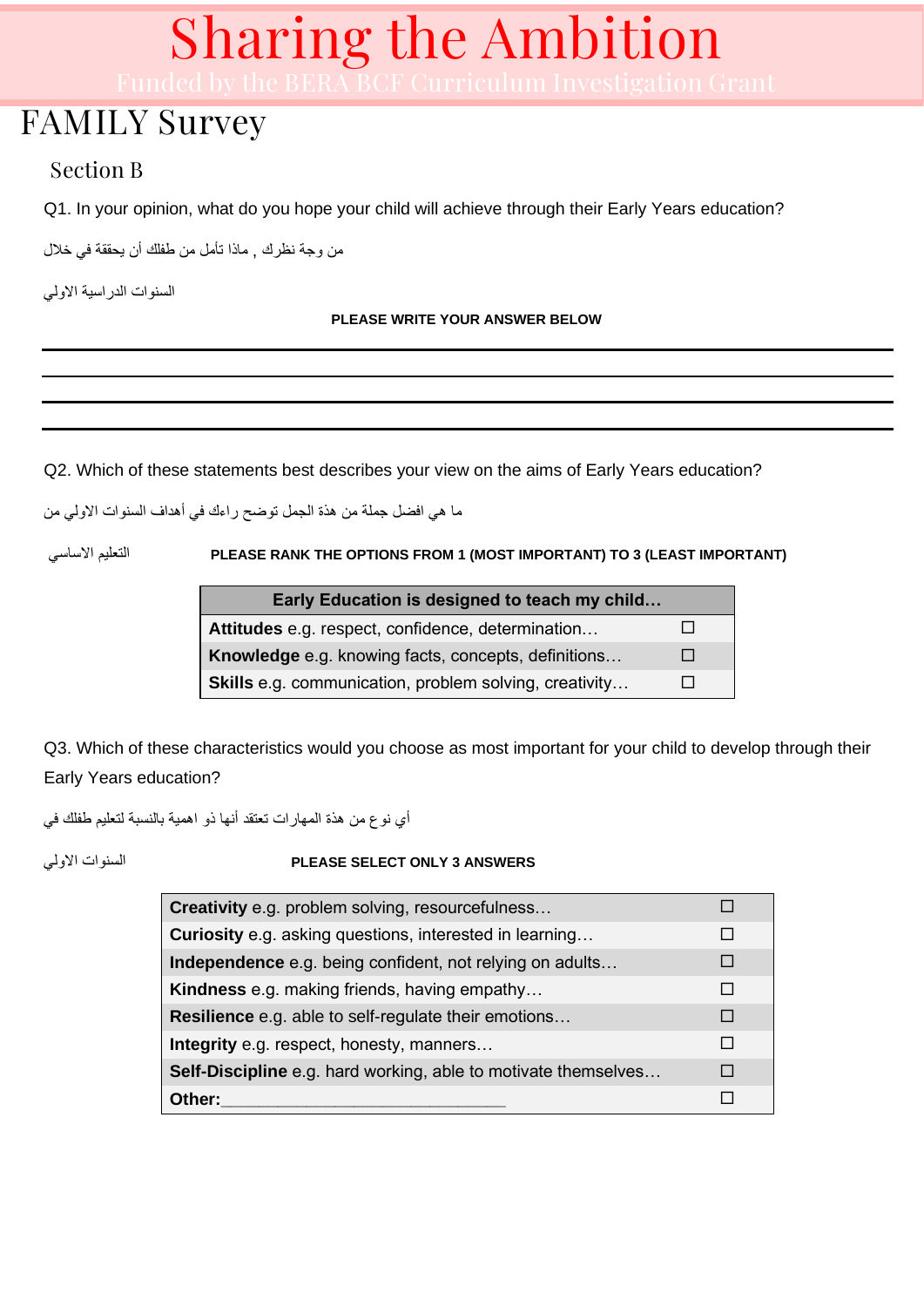## FAMILY Survey

Q4. Please describe what you would like to see your child doing day-to-day in their Early Years setting?

من فضلك أوصف لنا ما الذي تريد أن تراة من طفلك يعملة خالل التعليم اليومي في

السنوات االولي لطفلك

#### **PLEASE WRITE YOUR ANSWER BELOW**

Q5. a.) Which of these statements best describes your views on the role of **play** within your **home**?

```
من هذة الصياغات
```
#### ما هي وجة نظرك في شرح أهمية وظيفة اللعب في البيت  **PLEASE SELECT ONLY 1 BOX**

| Not at all<br>Important |                   |                         |  |  |        | <b>Very</b><br>Important |
|-------------------------|-------------------|-------------------------|--|--|--------|--------------------------|
|                         | 0 1 2 3 4 5 6 7 8 |                         |  |  | 9 10   |                          |
|                         |                   | 11 11 11 11 11 11 11 11 |  |  | $\Box$ |                          |

Q2. b.) Which of these statements best describes your views on the role of **play** within your child's **Early Years setting**?

من هذة الصياغات

ما هي وجة نظرك في أهمية وظيفة اللعب في رياض االطفال

#### **PLEASE SELECT ONLY 1 BOX**

| Not at all<br>Important |                            |                   |                |        |              |              |      | <b>Very</b><br>Important |
|-------------------------|----------------------------|-------------------|----------------|--------|--------------|--------------|------|--------------------------|
|                         |                            | 0 1 2 3 4 5 6 7 8 |                |        |              |              | 9 10 |                          |
|                         | and the state of the state |                   | an barat da sa | $\Box$ | $\mathbf{1}$ | $\mathbf{1}$ |      |                          |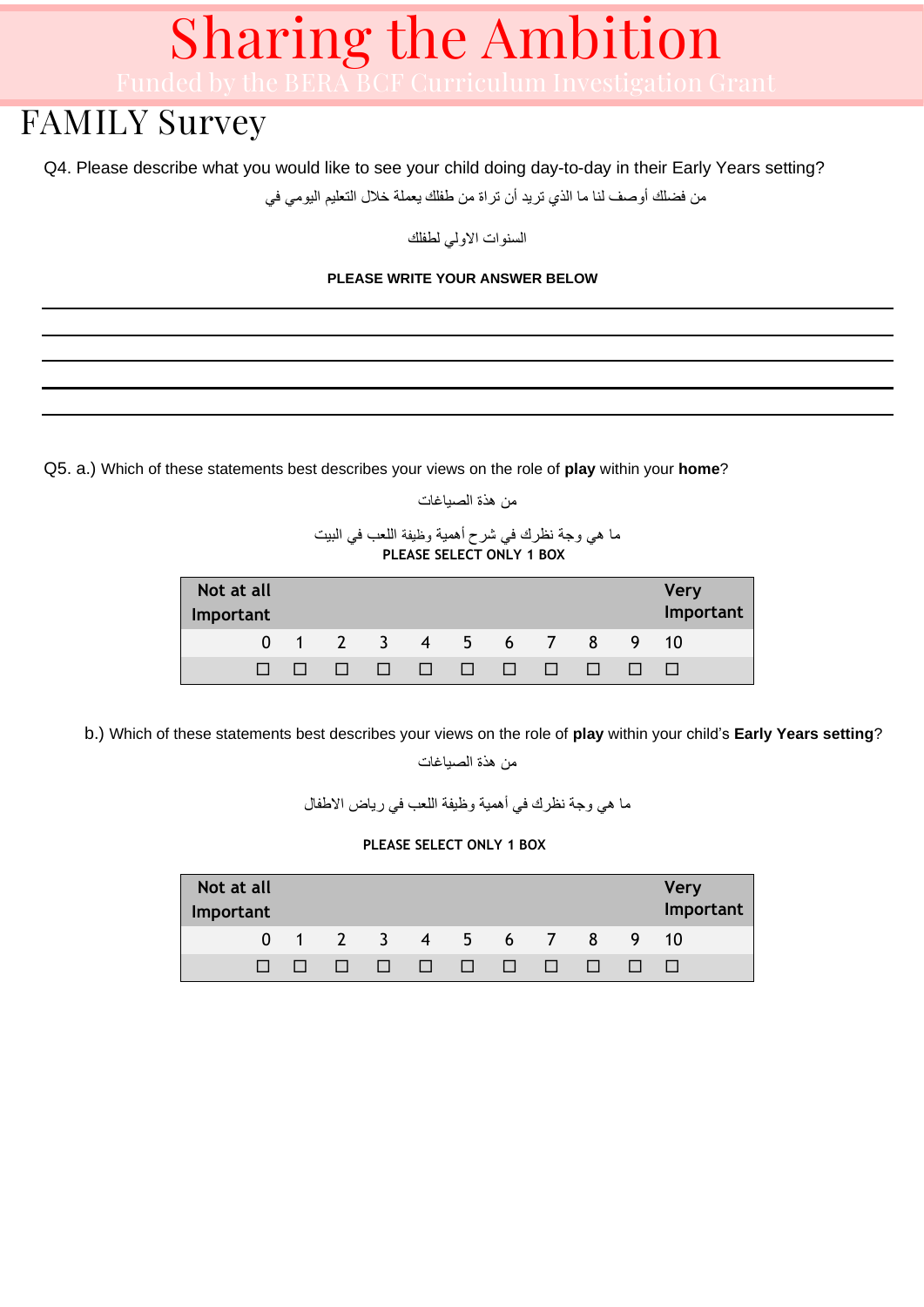## FAMILY Survey

Q6. For your child, which of these statements best describes your preferred **spaces** within an Early Years setting?

الجل طفلك ,من هذة الصياغات

ما هو افضل وصف تفضلة في أهمية مساحة التعليم في رياض

االطفال **PLEASE SELECT ONLY 1 ANSWER**

| An Early Years Setting should                                                                                 |  |
|---------------------------------------------------------------------------------------------------------------|--|
| Be a formal learning environment e.g. a traditional set up of desks<br>and chairs.                            |  |
| Be a flexible learning environment e.g. a variety of adaptive<br>spaces and resources (indoors and outdoors). |  |
| Include both formal and flexible spaces.                                                                      |  |
| Don't know.                                                                                                   |  |

Q7. For your child, which of these statements best describes your preferred **experiences** within an Early Years

الجل طفلك ,من هذة الصياغات?setting

ما هو و افضل وصف تفضلة من تبادل الخبرات في التعليم في رياض االطفال

#### **PLEASE SELECT ONLY 1 ANSWER**

| Children should engage with                          |  |
|------------------------------------------------------|--|
| Adult-led activities e.g. worksheets.                |  |
| Child-led activities e.g. play.                      |  |
| A combination of adult-led and child-led activities. |  |
| Don't know.                                          |  |

Q8. For your child, which of these statements best describes your preferred **interactions** within an Early Years الجل طفلك ,من هذة الصياغات ?setting

ما هو و افضل وصف تفضلة في التعلم من خالل التفاعالت المتبادلة في

#### االطفال رياض **PLEASE SELECT ONLY 1 ANSWER**

| Staff should teach through                                          |  |
|---------------------------------------------------------------------|--|
| Formal inputs with the whole class or ability groups.               |  |
| Observing and extending children's learning in their play.          |  |
| A combination of observations, play interactions and formal inputs. |  |
| Don't know.                                                         |  |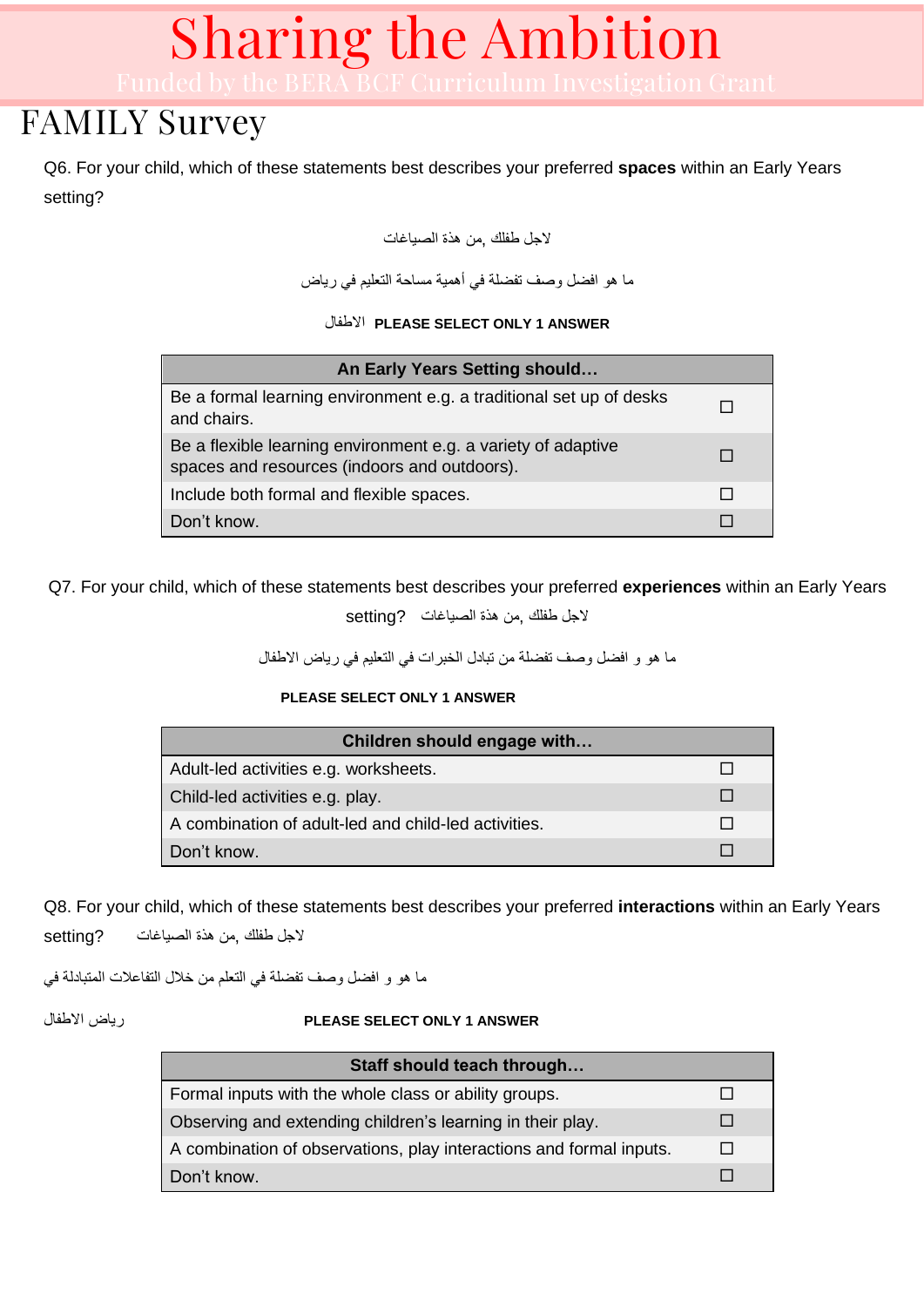## FAMILY Survey

Q9. Which of these factors would you place as most important in impacting upon your child's Early Years أي من هذة العوامل تفضل ان يكون لة االهمية االولي علي التعليم ?education

#### االطفال رياض في **PLEASE SELECT ONLY 1 ANSWER**

| The setting's social, emotional and behavioural environment<br>e.g. child-staff relationship and class dynamics. |  |
|------------------------------------------------------------------------------------------------------------------|--|
| The home's social, emotional and behavioural environment<br>e.g. family-child relationships and family dynamics. |  |
| The learning support your child receives at their setting<br>e.g. the quality of the teaching and resources.     |  |
| The learning support your child receives at home<br>e.g. the family activities and experiences.                  |  |
| Don't know.                                                                                                      |  |

Q10. Which of these statements best describes your views on the different roles that staff and parents/carers/guardians play in education? من هذة الصياغات

ما هو و افضل وصف تفضلة

في تحديد وجة نظرك في دور الوظاءف المختلفة التي يلعبها الموطفين

واولياء االمور في دعم التعليم

#### **PLEASE SELECT ONLY 1 ANSWER**

| It is the sole responsibility of parents/carers/guardians to educate their children.                                                                                   |        |
|------------------------------------------------------------------------------------------------------------------------------------------------------------------------|--------|
| It is the sole responsibility of staff to educate children in their setting.                                                                                           |        |
| It is the parents/carers/guardians' responsibility to educate their children until<br>they attend an Early Years setting where it becomes the responsibility of staff. |        |
| It is the parents/carers/guardians' responsibility to educate their children until<br>they attend an Early Years setting where it becomes a shared responsibility.     |        |
| It is the equal responsibility of both staff and parents/carers/guardians to<br>educate children.                                                                      | $\Box$ |
| Don't know.                                                                                                                                                            |        |

Q11. How confident do you feel in supporting your child's learning at home?

ما مدي شعورك بالثقة في دعم طفلك خالل رحلة تعليمة في البيت

#### **PLEASE SELECT ONLY 1 BOX**

| Not at all<br>Confident |  |                        |  |  |                | <b>Very</b><br>Confident |
|-------------------------|--|------------------------|--|--|----------------|--------------------------|
|                         |  | 0 1 2 3 4 5 6 7 8 9    |  |  |                | 10                       |
|                         |  | <u>n n n n n n n n</u> |  |  | $\blacksquare$ |                          |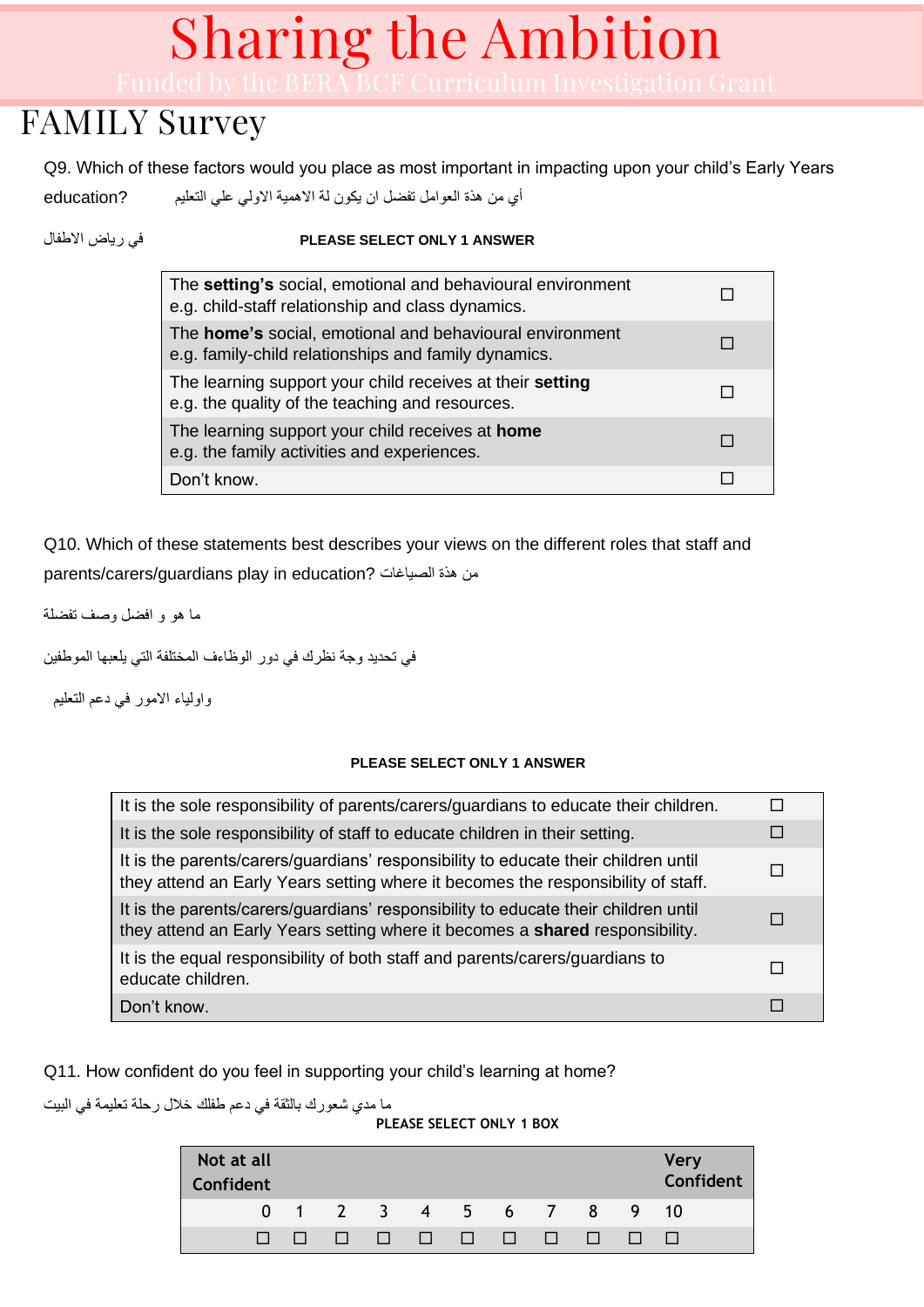### FAMILY Survey

Q12. As a parent, carer or guardian, how do you support your child's learning at home?

كاولي امر ,كيف تدعم طفلك خالل تعليمة في البيت

#### **PLEASE WRITE YOUR ANSWER BELOW**

Q13. a.) Should Early Years settings support your child's learning at home?

هل من الضروري علي رياض االطفال دعم طفلك خالل تعليمة في البيت

**PLEASE SELECT ONLY 1 ANSWER**

| <b>Yes</b> |  |
|------------|--|
| <b>No</b>  |  |
| Don't Know |  |

b.) If no, please explain why.

If yes, please explain how you would like your child's Early Years setting to support their learning at home. **PLEASE WRITE YOUR ANSWER BELOW**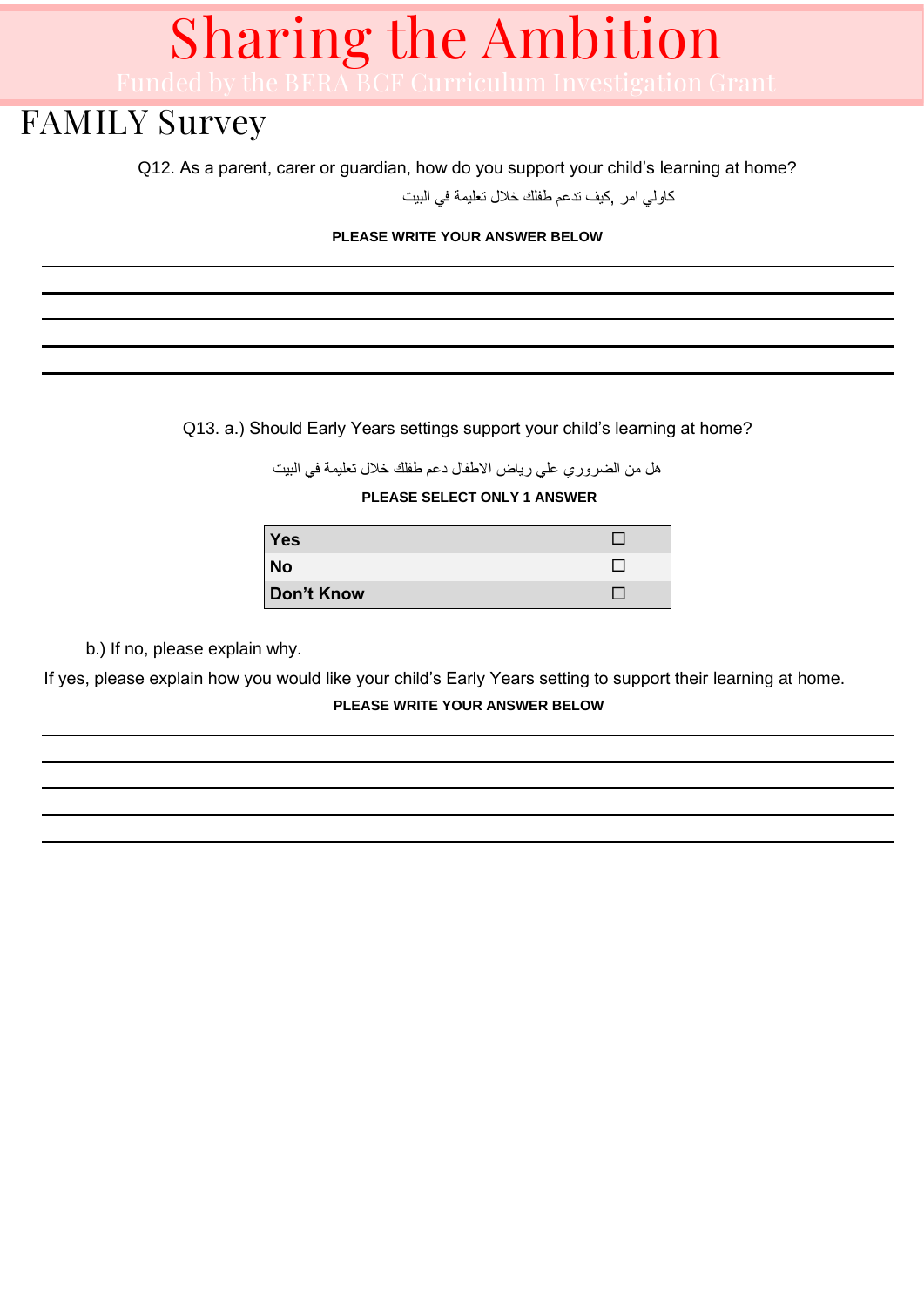## FAMILY Survey

Q14. In what ways would you like to be involved in your child's learning at their Early Years setting?

ماهي افضل الطرق للمشاركة ودعمك لتعليم طفلك في رياض االطفال

#### **PLEASE SELECT ONLY 2 ANSWERS**

| My involvement with my child's Early Years setting should focus on                                                                 |                          |
|------------------------------------------------------------------------------------------------------------------------------------|--------------------------|
| <b>Collaborating with the Community e.g. whole school events</b><br>such as Mass, themed celebrations, use of community facilities |                          |
| <b>Communicating (Academic)</b> e.g. sharing information about my<br>child's learning, class visits, parents evenings              |                          |
| <b>Communicating (Other)</b> e.g. sharing information about the<br>school, an open door policy with management, newsletters        | П                        |
| <b>Decision Making</b> e.g. feedback surveys, parent council, parent-<br>$led$ curriculum                                          | H                        |
| <b>Family Learning</b> e.g. parent workshops, homework support,<br>shared projects                                                 | $\overline{\phantom{a}}$ |
| <b>Parenting</b> e.g. linking to community groups, support with<br>attendance, home visits                                         | П                        |
| <b>Remote Involvement</b> e.g. text messages, the school website,<br>social media                                                  |                          |
| <b>Volunteering</b> e.g. class trips, seasonal fayres, helping in the<br>classroom                                                 |                          |

**Covid-19 Restrictions:**

Please note, whilst this survey, the research project and resulting resource will discuss engaging families in their child's Early Years education, any strategies that involve a face-to-face component will be reviewed on an individual school to school basis and in line with City of Edinburgh Council and national Covid-19 guidance.

Q15. What would you like your setting to do to support your family involvement and engagement?

ماالذى تفضلة من رياض االطفال لكي تدعم اسرتك في االشتراك واالرتباط

#### معهم **PLEASE WRITE YOUR ANSWER BELOW**